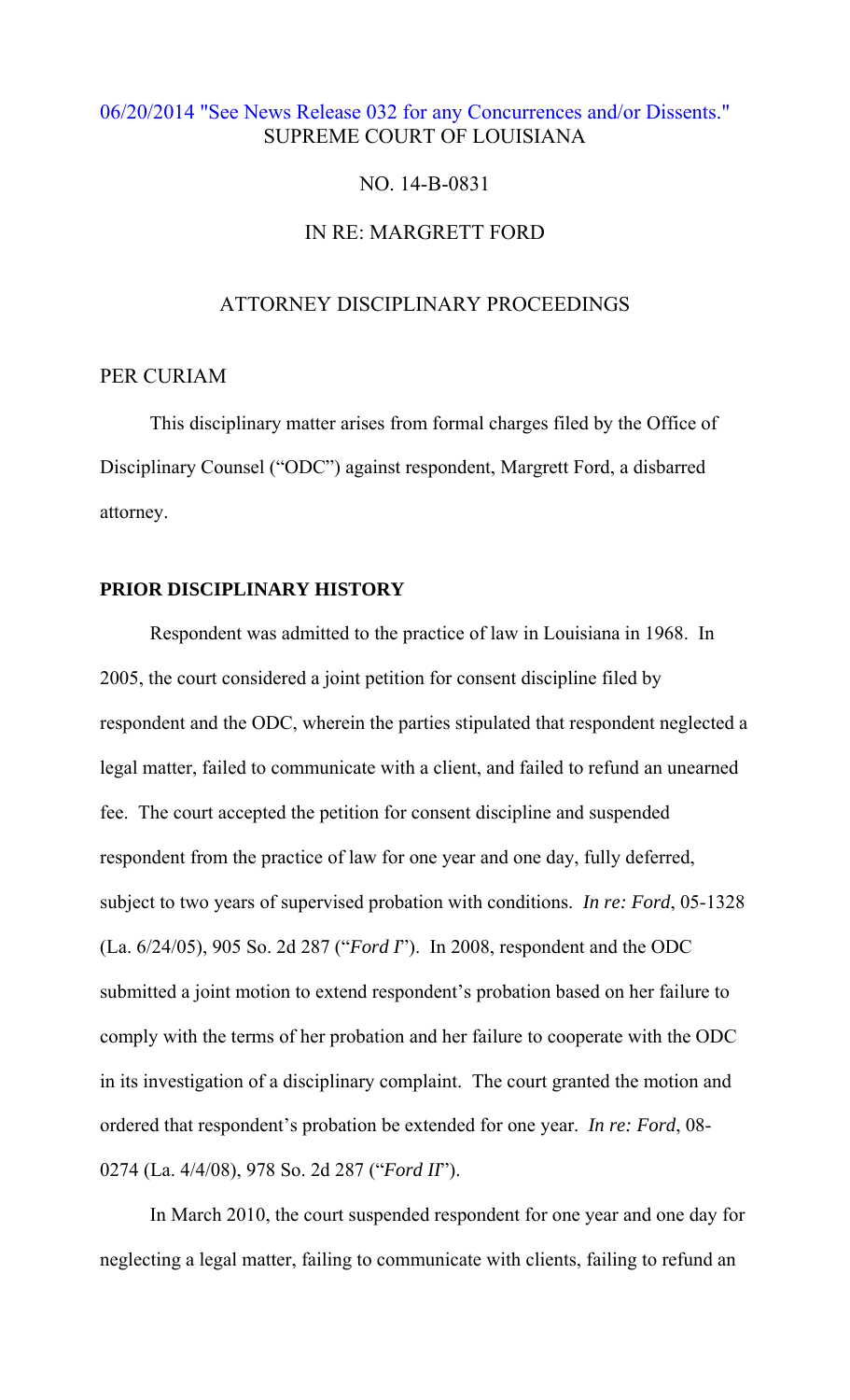unearned fee, making false statements to the disciplinary board and the ODC, and failing to cooperate with the ODC in its investigation. *In re: Ford*, 09-2524 (La. 3/26/10), 30 So. 3d 742 ("*Ford III*"). In September 2012, the court disbarred respondent for neglecting legal matters, failing to communicate with clients, failing to return unearned fees and costs, failing to withdraw from the representation of her clients after her suspension in *Ford III*, and failing to cooperate with the ODC in its investigation. *In re: Ford*, 12-1016 (La. 9/12/12), 98 So. 3d 269 ("*Ford IV*"). Respondent remains disbarred from the practice of law.

Against this backdrop, we now turn to a consideration of the misconduct at issue in the present proceeding.

## **FORMAL CHARGES**

#### *Count I - The Cutliff Matter*

Donnie Cutliff paid respondent \$900 to complete the succession of her father, a proceeding which had been initiated by Ms. Cutliff's mother before she died in 2007. Pursuant to the representation, respondent filed a judgment of possession, which was denied after the judge determined it was not filed properly. Thereafter, Ms. Cutliff heard nothing from respondent and the matter did not move forward. In October 2012, Ms. Cutliff filed a disciplinary complaint against respondent. Respondent's response to the complaint was due to the ODC by November 23, 2012. However, respondent failed to answer the complaint, necessitating the issuance of a subpoena for her sworn statement. Despite being personally served with the subpoena, respondent failed to appear for the sworn statement as scheduled.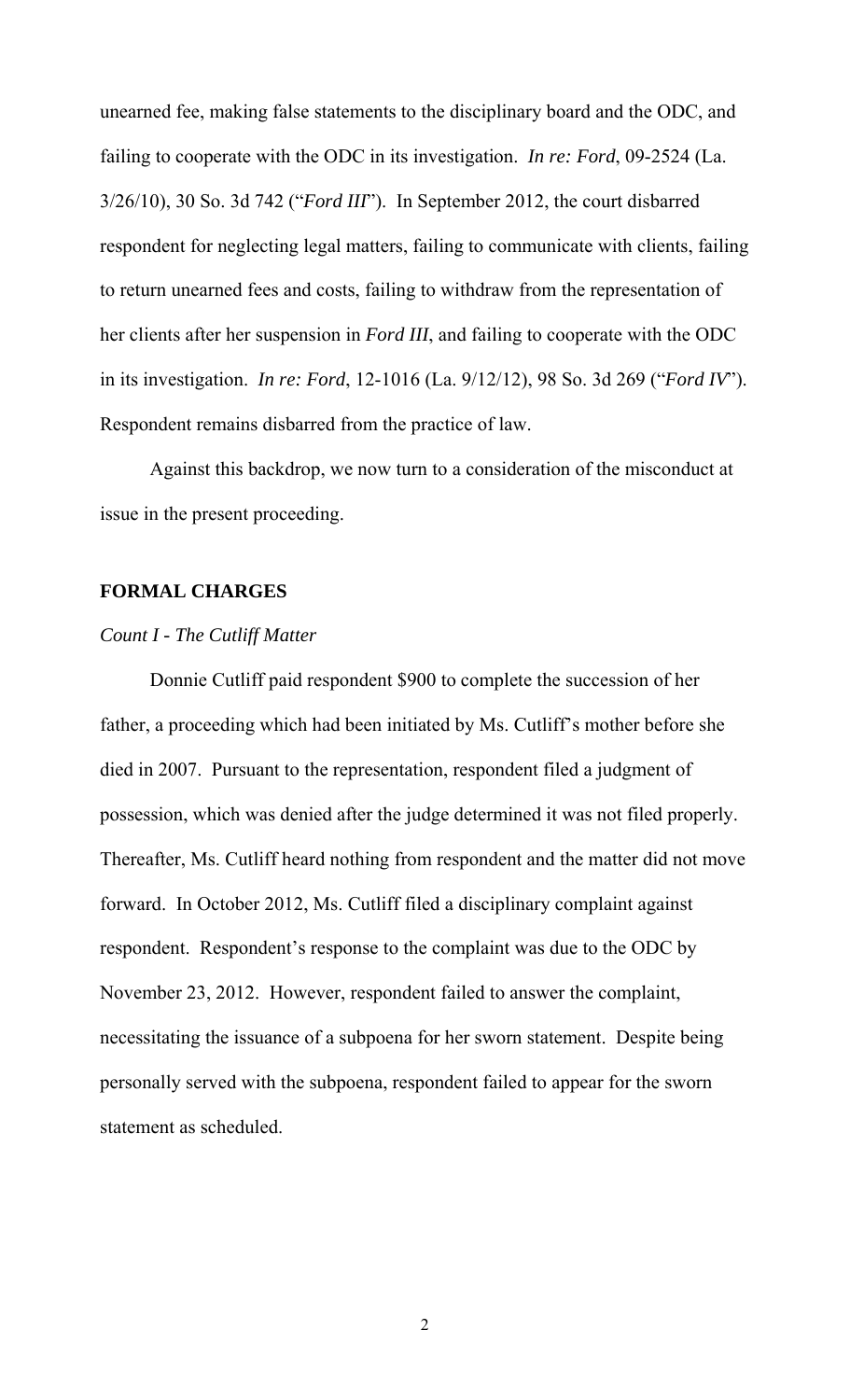## *Count II - The Mitchell Matter*

 In July 2010, Ouida Anderson Mitchell paid respondent \$500 to probate the succession of her sister, who died in July 2009. Thereafter, respondent failed to complete the legal work for which she was hired. In October 2012, Ms. Mitchell filed a disciplinary complaint against respondent. Respondent's response to the complaint was due to the ODC by November 23, 2012. However, respondent failed to answer the complaint, necessitating the issuance of a subpoena for her sworn statement. Despite being personally served with the subpoena, respondent failed to appear for the sworn statement as scheduled.

## **DISCIPLINARY PROCEEDINGS**

 In May 2013, the ODC filed two counts of formal charges against respondent, alleging that her conduct violated the following provisions of the Rules of Professional Conduct: Rules 1.3 (failure to act with reasonable diligence and promptness in representing a client), 1.4(a)(3) (failure to keep a client reasonably informed about the status of a matter),  $1.5(f)(5)$  (failure to refund an unearned fee), 1.16(a)(1) (a lawyer shall withdraw from the representation of a client if the representation will result in a violation of the rules of professional conduct or other law), 8.1(c) (failure to cooperate with the ODC in its investigation), and 8.4(a) (violation of the Rules of Professional Conduct).

Respondent failed to answer the formal charges. Accordingly, the factual allegations contained therein were deemed admitted and proven by clear and convincing evidence pursuant to Supreme Court Rule XIX, § 11(E)(3). No formal hearing was held, but the parties were given an opportunity to file with the hearing committee written arguments and documentary evidence on the issue of sanctions. Respondent filed nothing for the hearing committee's consideration.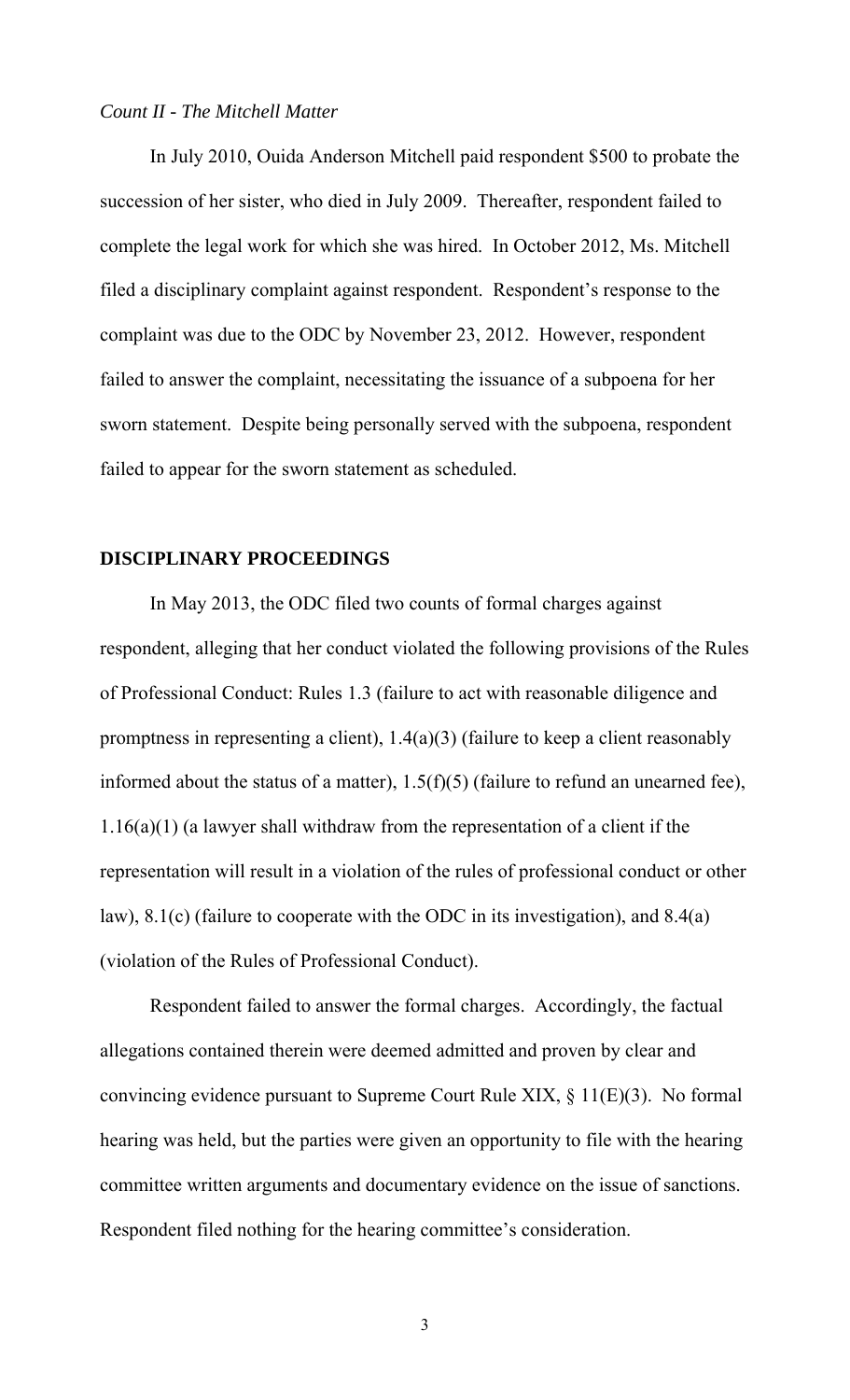#### *Hearing Committee Report*

 After considering the ODC's deemed admitted submission, the hearing committee adopted the deemed admitted factual allegations of the formal charges as its factual findings. Based on those facts, the committee determined respondent violated the Rules of Professional Conduct as charged.

The committee determined respondent knowingly violated duties owed to her clients and the legal profession. Respondent's neglect delayed the resolution of her clients' legal matters, resulting in actual harm. Respondent also caused actual harm to her clients by failing to return unearned fees. Her failure to cooperate in the disciplinary investigation harmed the legal profession by forcing the ODC to unnecessarily expend its limited resources trying to sufficiently investigate these matters. After reviewing the ABA's *Standards for Imposing Lawyer Sanctions*, the committee determined the baseline sanction for respondent's misconduct is disbarment.

The committee found the following aggravating factors are present: a prior disciplinary record, a pattern of misconduct, multiple offenses, bad faith obstruction of the disciplinary proceeding by intentionally failing to comply with the rules or orders of the disciplinary agency, substantial experience in the practice of law (admitted 1968), and indifference to making restitution. The committee found no mitigating factors present.

 Recognizing the conduct at issue occurred during the same time frame as the misconduct for which respondent was disbarred in 2012, the committee recommended respondent be adjudged guilty of additional violations of the Rules of Professional Conduct, and that these violations be added to her record for consideration if and when she seeks readmission to the practice of law. The committee further recommended respondent be ordered to pay restitution to her former clients and that she be assessed with all costs of these proceedings.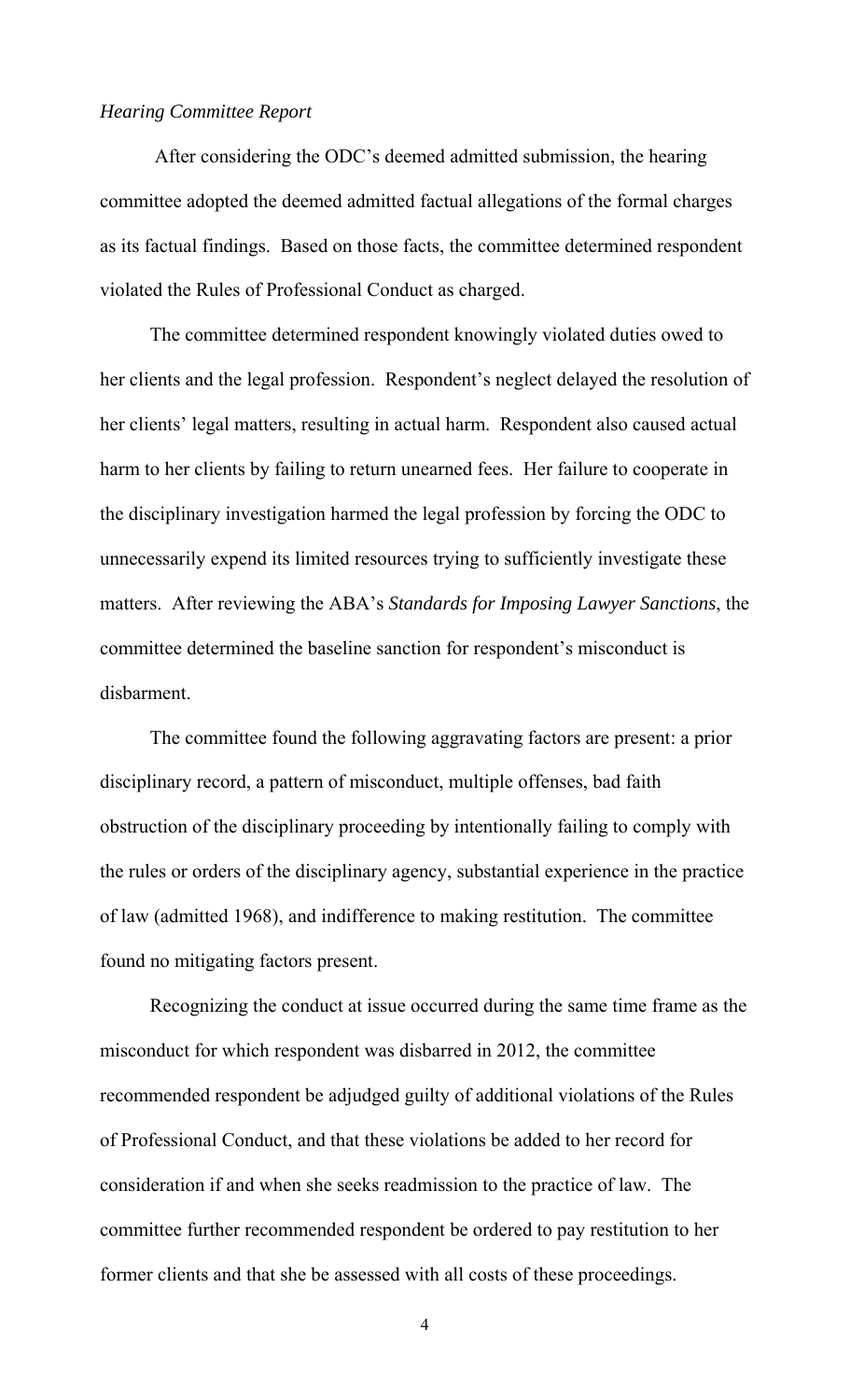Neither respondent nor the ODC filed an objection to the hearing committee's report.

#### *Disciplinary Board Recommendation*

 After review, the disciplinary board determined that the hearing committee's factual findings in this deemed admitted matter are supported by the factual allegations in the formal charges and/or by the evidence submitted in support of those allegations. The board also found respondent violated the Rules of Professional Conduct as alleged in the formal charges.

 The board determined respondent knowingly, if not intentionally, violated duties owed to her clients and the legal profession. She caused actual injury to her clients by failing to complete their legal matters and by failing to refund a total of \$1,400 in unearned fees. Furthermore, respondent's failure to cooperate with the ODC caused that office to expend additional resources. The board agreed with the committee that the baseline sanction is disbarment. The board also agreed with the aggravating factors found by the committee and found no mitigating factors present.

Turning to the issue of an appropriate sanction, the board determined respondent's substantive misconduct occurred during the same time period as the misconduct subject of *Ford IV.* Accordingly, the board determined that the approach of *Louisiana State Bar Ass'n v. Chatelain*, 573 So. 2d 470 (La. 1991), is applicable to the substantive misconduct in this case.<sup>1</sup> However, the board pointed out that respondent's failure to cooperate occurred outside of the time period subject to the *Chatelain* analysis. Therefore, for respondent's misconduct in failing to cooperate with the ODC in its investigation, the board recommended the

 $\overline{a}$ 

<sup>&</sup>lt;sup>1</sup> In *Chatelain*, this court observed that when a second attorney disciplinary proceeding involves conduct that occurred during the same time period as the first proceeding, the overall discipline to be imposed should be determined as if both proceedings were before the court simultaneously.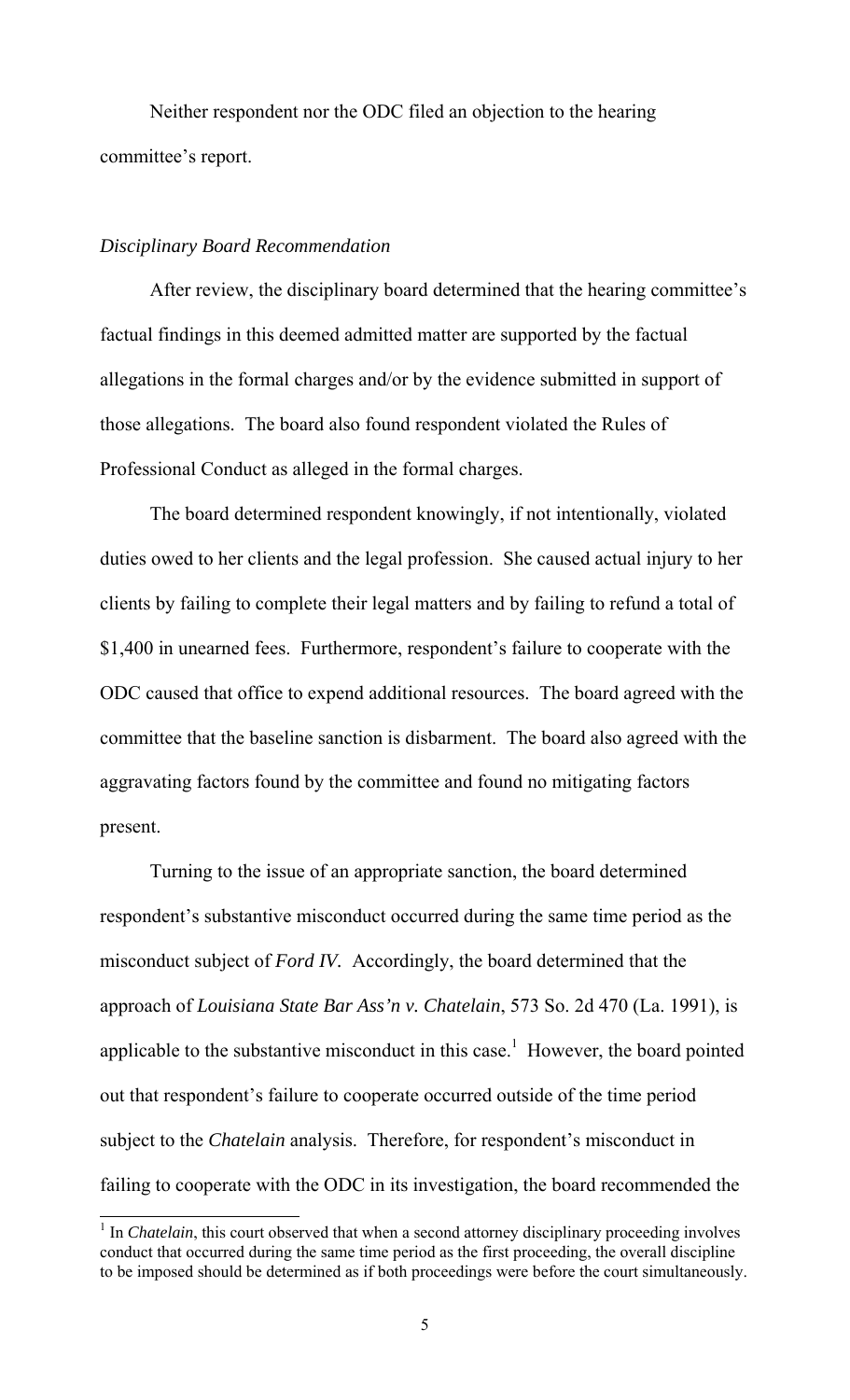time period in which respondent can apply for readmission be extended by one year. Finally, the board recommended respondent be assessed with all costs of these proceedings and be ordered to make restitution to her former clients.

 Neither respondent nor the ODC filed an objection to the disciplinary board's recommendation.

#### **DISCUSSION**

Bar disciplinary matters fall within the original jurisdiction of this court. La. Const. art. V, § 5(B). Consequently, we act as triers of fact and conduct an independent review of the record to determine whether the alleged misconduct has been proven by clear and convincing evidence. *In re: Banks*, 09-1212 (La. 10/2/09), 18 So. 3d 57.

In cases in which the lawyer does not answer the formal charges, the factual allegations of those charges are deemed admitted. Supreme Court Rule XIX, § 11(E)(3). Thus, the ODC bears no additional burden to prove the factual allegations contained in the formal charges after those charges have been deemed admitted. However, the language of  $\S 11(E)(3)$  does not encompass legal conclusions that flow from the factual allegations. If the legal conclusion the ODC seeks to prove (i.e., a violation of a specific rule) is not readily apparent from the deemed admitted facts, additional evidence may need to be submitted in order to prove the legal conclusions that flow from the admitted factual allegations. *In re: Donnan*, 01-3058 (La. 1/10/03), 838 So. 2d 715.

The record in this deemed admitted matter supports a finding that respondent neglected legal matters, failed to communicate with clients, and failed to refund unearned fees. Respondent also failed to cooperate with the ODC in its investigation of the disciplinary complaints filed against her. Accordingly, we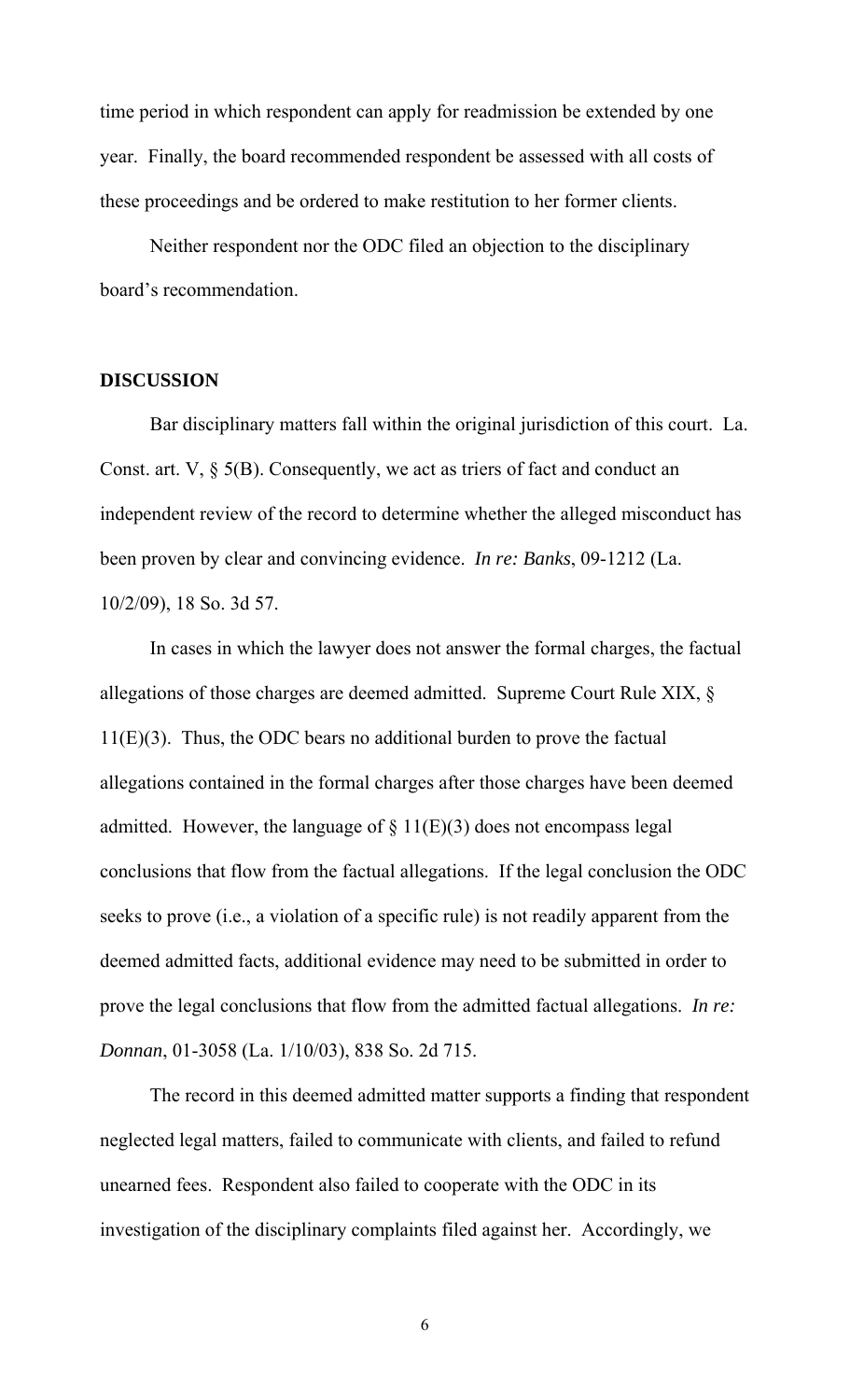agree respondent violated the Rules of Professional Conduct as alleged in the formal charges.

Having found evidence of professional misconduct, we now turn to a determination of the appropriate sanction for respondent's actions. In determining a sanction, we are mindful that disciplinary proceedings are designed to maintain high standards of conduct, protect the public, preserve the integrity of the profession, and deter future misconduct. *Louisiana State Bar Ass'n v. Reis*, 513 So. 2d 1173 (La. 1987).

 The record further supports a finding that respondent knowingly violated duties owed to her clients and the legal profession, causing actual harm. We agree with the hearing committee and the disciplinary board that the baseline sanction for respondent's misconduct is disbarment. The record supports the aggravating factors found by the hearing committee and the board. There are no mitigating factors present.

Turning to the issue of an appropriate sanction, we note the substantive misconduct consists of the abandonment of two client matters. This misconduct is similar to *Ford IV*, which included abandonment of three client matters. Had the instant charges been considered simultaneously with the charges forming the basis of *Ford IV,* it would have only reinforced our view that disbarment was warranted to sanction respondent for her misconduct. Under the circumstances, we agree the substantive misconduct in the instant matter should be considered if and when respondent applies for readmission from her disbarment.

However, respondent's failure to cooperate with the ODC commenced in November 2012, two months after we rendered our judgment in *Ford IV*. Therefore, additional discipline is appropriate for these charges. In *In re: Boudreau*, 03-1890 (La. 12/3/03), 860 So. 2d 1119, we considered a case wherein an attorney's substantive misconduct occurred in the same general time frame as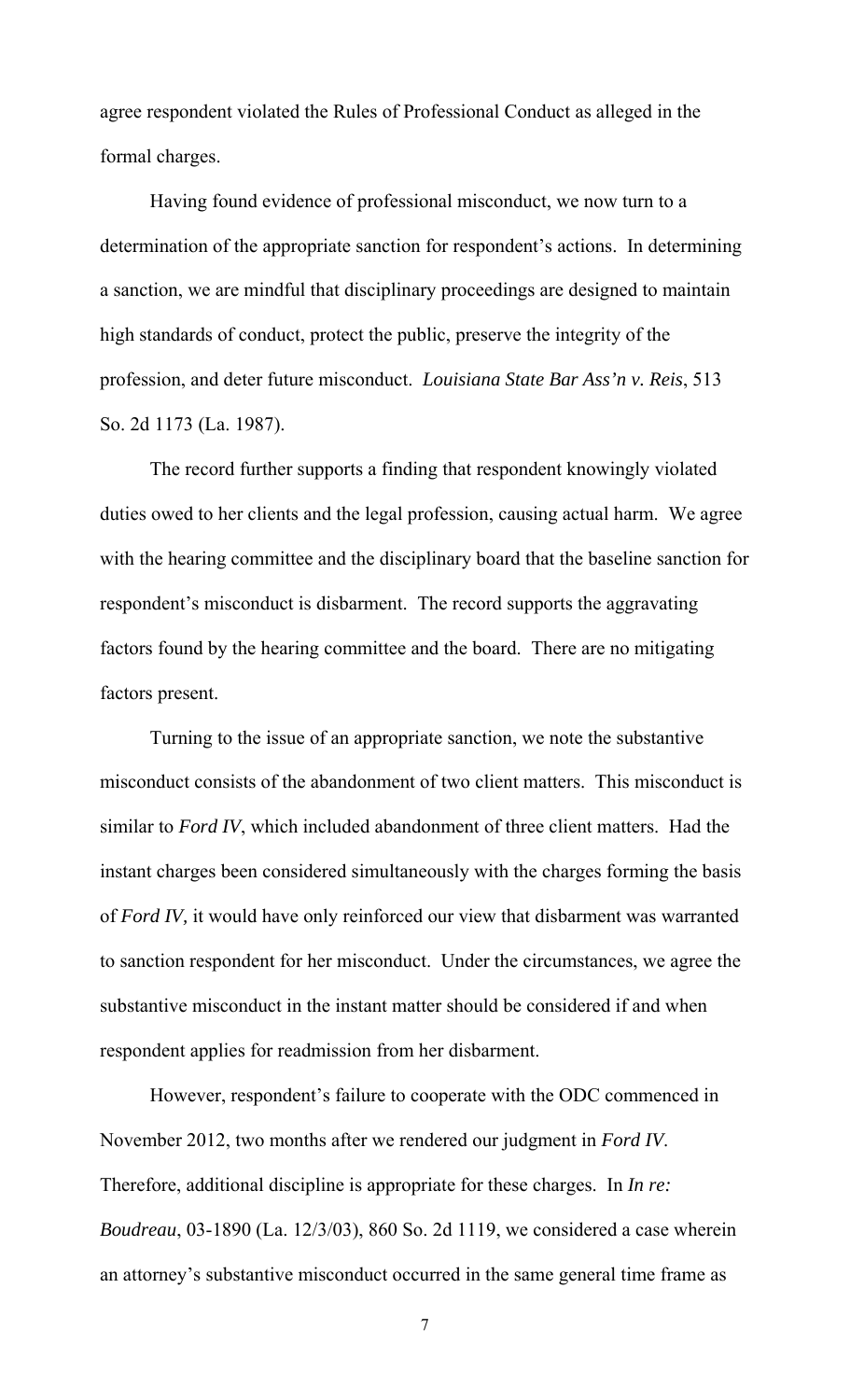the attorney's previous misconduct, but the failure to cooperate with the ODC occurred after the attorney was disciplined. Although we applied a *Chatelain* analysis to the substantive misconduct, we imposed a separate six-month suspension for the failure to cooperate charge. In light of *Boudreau*, we agree that it is appropriate to extend the time period in which respondent can apply for readmission.

Accordingly, we will adopt the board's recommendation. For the substantive misconduct in the Cutliff and Mitchell matters, we will apply *Chatelain* and adjudge respondent guilty of additional violations warranting discipline, which may be considered should she apply for readmission to the practice of law. For her failure to cooperate, we will extend by one year the time period in which respondent can apply for readmission. We will also order respondent to make restitution to her former clients.

#### **DECREE**

 Upon review of the findings and recommendations of the hearing committee and disciplinary board, and considering the record, it is ordered that Margrett Ford, Louisiana Bar Roll number 5690, be and she hereby is adjudged guilty of additional violations warranting discipline, which shall be considered in the event she seeks readmission after becoming eligible to do so. It is further ordered that for the misconduct which occurred outside of the time frame of *In re: Ford*, 12- 1016 (La. 9/12/12), 98 So. 3d 269, the minimum period for seeking readmission from respondent's disbarment shall be extended for a period of one year. It is further ordered that respondent shall make restitution to Donnie Cutliff and Ouida Anderson Mitchell. All costs and expenses in the matter are assessed against respondent in accordance with Supreme Court Rule XIX, § 10.1, with legal interest